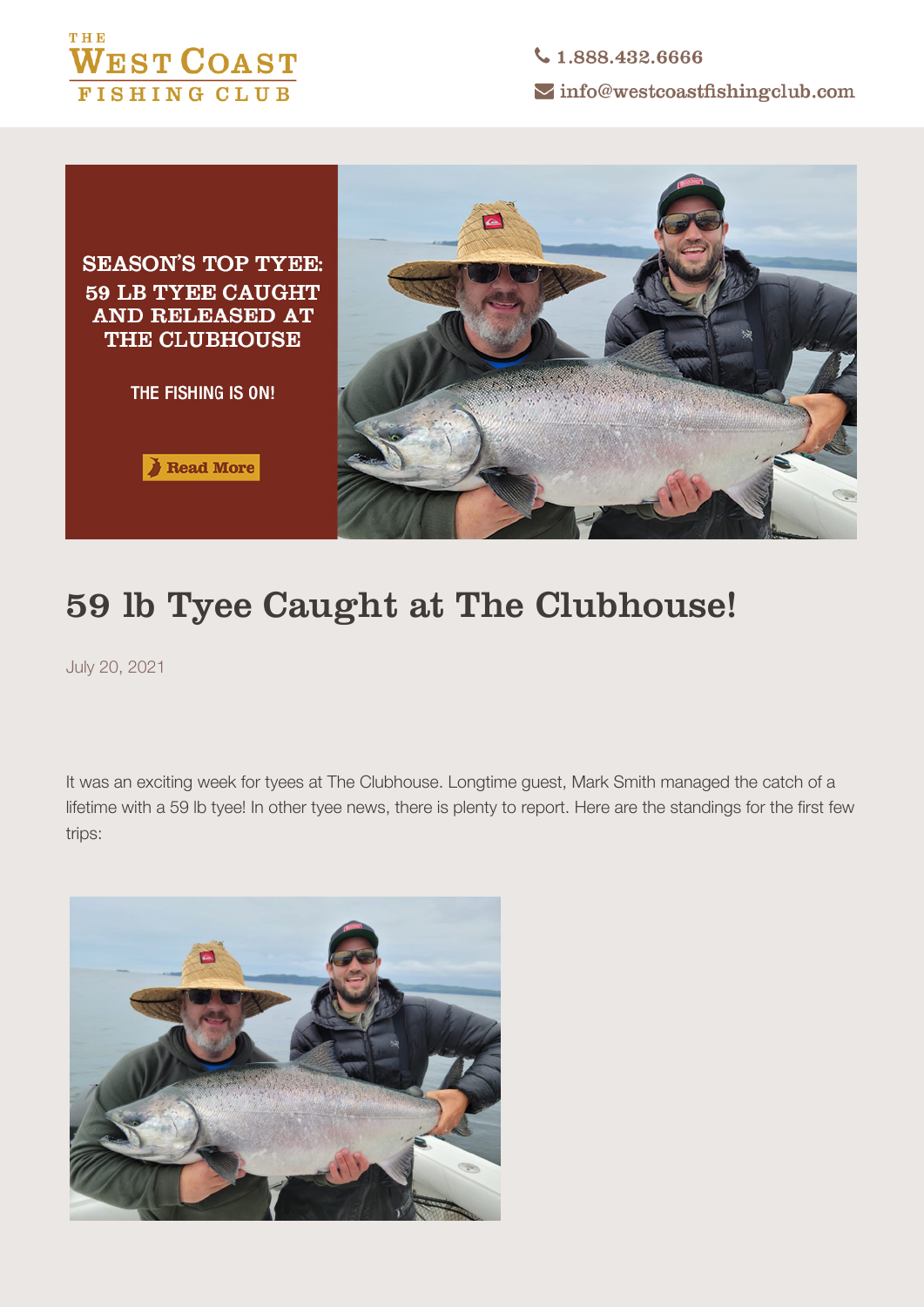*Mark S. with his incredible 59lb tyee!* 

**Top Chinook 2021:**

- $\bullet$  59 lbs Mark S.
- $\bullet$  45 lbs Mitch C.
- $\cdot$  45 lbs Bill S.
- $\bullet$  41 lbs Julie L.
- $\bullet$  40 lbs Gary S.
- 39 lbs M. Z.
- 38 lbs Peter D.
- $\bullet$  37 lbs Mark C.
- And a handful of tyees in the 30-35lb range



*A 45 lb tyee for guest Bill S. What a catch!*



*Mitch C. with a 45lb tyee and a beautiful sunny day in the background!*